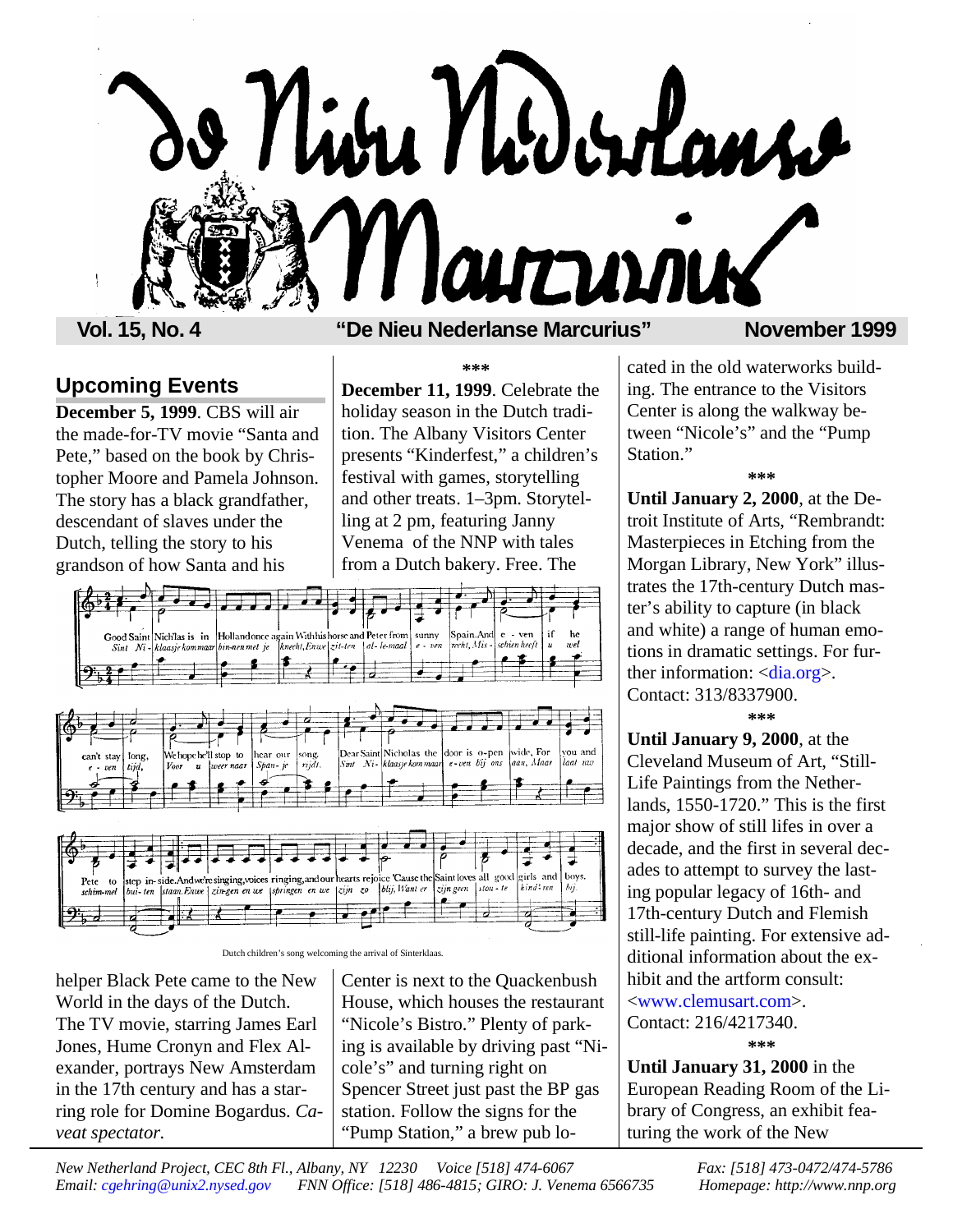# **De Nieu Nederlanse Marcurius** • **2**

Netherland Project, with a selection of documents from the Library's collection. Contact: 202/7075522. **\*\*\***

**Until June 2000**. The city of Ghent in Flanders is celebrating the birth of Charles V, who was born on February 24, 1500 in the Prinsenhof. The multiplicity and variety of events, too numerous to do justice to here, can be viewed on the web: <keizerkarel1500-2000.gent.be>. Or contact: VZW Ghent 1500 - 2000 / Sint-Baafsplein 2A / B-9000 Ghent, Belgium. Tel: +32 (0)9 266.56.00 Fax: +32 (0)9 266.56.29; email: [<KeizerKarel1500-2000@gent.be>](http://KeizerKarel1500-2000@gent.be)

### **Editor's note**

I wish to thank all those who sent in letters of congratulations for the 25th anniversary of the NNP. Once again I was taken completely by surprise. It was most gratifying to hear that the NNP has been helpful to so many people.

#### **\*\*\***

The Rensselaerswijck Seminar in September attracted over 150 people. The papers presented on the theme "New Netherland through the Decades" will appear in forthcoming issues of De Halve Maen. Tapes of the proceedings can be ordered directly from the NNP. We are already busy on the 2000 Seminar which will address the theme "New Light on New Netherland," featuring papers on newly uncovered documentary sources.

### **News from the FNN**

Save the date January 22, 2000 for the annual meeting to be held at the New York Genealogical and

Biographical Society in New York City at 124 East 58th St. from 1:00 to 3:00 pm. Doors open at noon.

**\*\*\***

The New Netherland Project Dinner, under the auspices of the Consulate General of the Netherlands,

was held at the Terrace Gallery of the Cultural Education Center in Albany, following the annual Rensselaerswijck Seminar on September 18, 1999. The Consulate General was represented by Ms. Lily Talapessy and Mr. Frank

Private donors and foundations in the various categories of membership in the FNN (Revised list of August 1999 issue; corporate donors appear in italics)

**Sustaining Friend (up to \$100)** Raymond Beecher George Belzer Cynthia Broth Biasca Pieter Blonk Pat Bonomi Charles Baylen Adriana Millenaar Brown George Burger Robert Comegys John Decker Hubert De Leeuw Kevin Denton Frances Dowling Diane Smith Drugge Cornelia Ernst Firth Fabend Arthur Fontijn Bradley Griffin Evan Haefeli Alfred Hagedorn Janet Harman Hubert Jockin Roy Jonkers Roy Jorgensen Stanley Keasel Karen Kelley Alan LaRue Frank Ligtvoet Mr. & Mrs. C. H. Linder, Jr. Dennis Maika Elisabeth Night Ivonne Orova-Boonakker Paul Palen Huguette Pameyer Johannes Postma & Joelle Million Katherine Potter William Reese Melvin & Connie Rosen H. O. Ruding Mr. & Mrs. R. Ryskamp Nancy Schaumburger Dr. Robert Schenk Isabella Scholte James Schuyler Mr. & Mrs. James Sefcik Lee Stanton Julie Steitz Nancy Stoving Len Tantillo Mr. & Mrs. Taytelbaum Virginy Thole Paul Tonko

William Nelson Turpin Martha Updike Mark Van Auken Mary Van Buren Peter Vandegrift Mariet Vanden Munckhof-Vedder Russell Van Norman M. J. van Zwieten Evert Volkerz Manning Voorhees Jack Voorhies Howard & Marilyn Vreeland Thomas Wysmuller Charlotte Wilcoxen Landon Wright Theodore Wright, Jr. Jerome Yavarkovsky Mark & Linda Young Rob Zaagman

#### **Burgher (\$100+)**

Dr. Robert Alexander Gerald Auten Judy & Ennis Bergsma Rod Blackburn William Bogardus Judith Box Andrew Brink John Brownell Thomas Burke Marie Carlson William & Mary Jane Crotty George Damiano Donald Derr Shirley Dunn Lois Feister Jim Elting Dorothy Gress Sarah Gronim Susan Haswell Mary Herberich Henry Hoff Dr. & Mrs. Paul Huey Carole Huxley Dr. H. J. C. Jacobs Herbert Johnson Dorothy Koenig John Lansing Lewis Lottridge Dr. John Mattson David McKeown Mrs. E. Milano Richard Mooney

John Moore Kenneth & Jane Moriarty John M. Murrin Arthur Newkirk Betty & Victor Nuovo James Quackenbush Rev. Louis Springsteen John Stevens Peter Ten Eyck Earl Van Alstyne William J. Vanden Heuvel Mary Van Gorden Mrs. Alexander Vietor Harold Vroman Janet Walker Virginia Ward Dr. Charles Warner Wendell James Williams

#### **Magistrate (\$500+)**

*Ahold Real Estate, Inc.* Phoebe Bender Marilyn & Peter Douglas Carol Hageman *Fred Tibbitts & Associates, Inc.* Ed Vandenburgh *Westnet, Inc.*

#### **Burgomaster (\$1000+)**

*Aegon* Anneke Bull *Citicorp/Citibank* Elisabeth Funk Andrew Hendricks Alice P. Kenney Memorial Foundation Littauer Foundation *Loyens & Volkmaers Akzo Nobel* Peter Paulson *Stibbe, Simont, Monohan, Duhot* **Council (\$3000+): none**

#### **Director General (\$5000+)**

*H. L. Funk Consulting* Mary Van Orsdol John & Sally Van Schaick *Society of the Daughters of Holla Dames Unilever* **Benefactor (10,000+): none**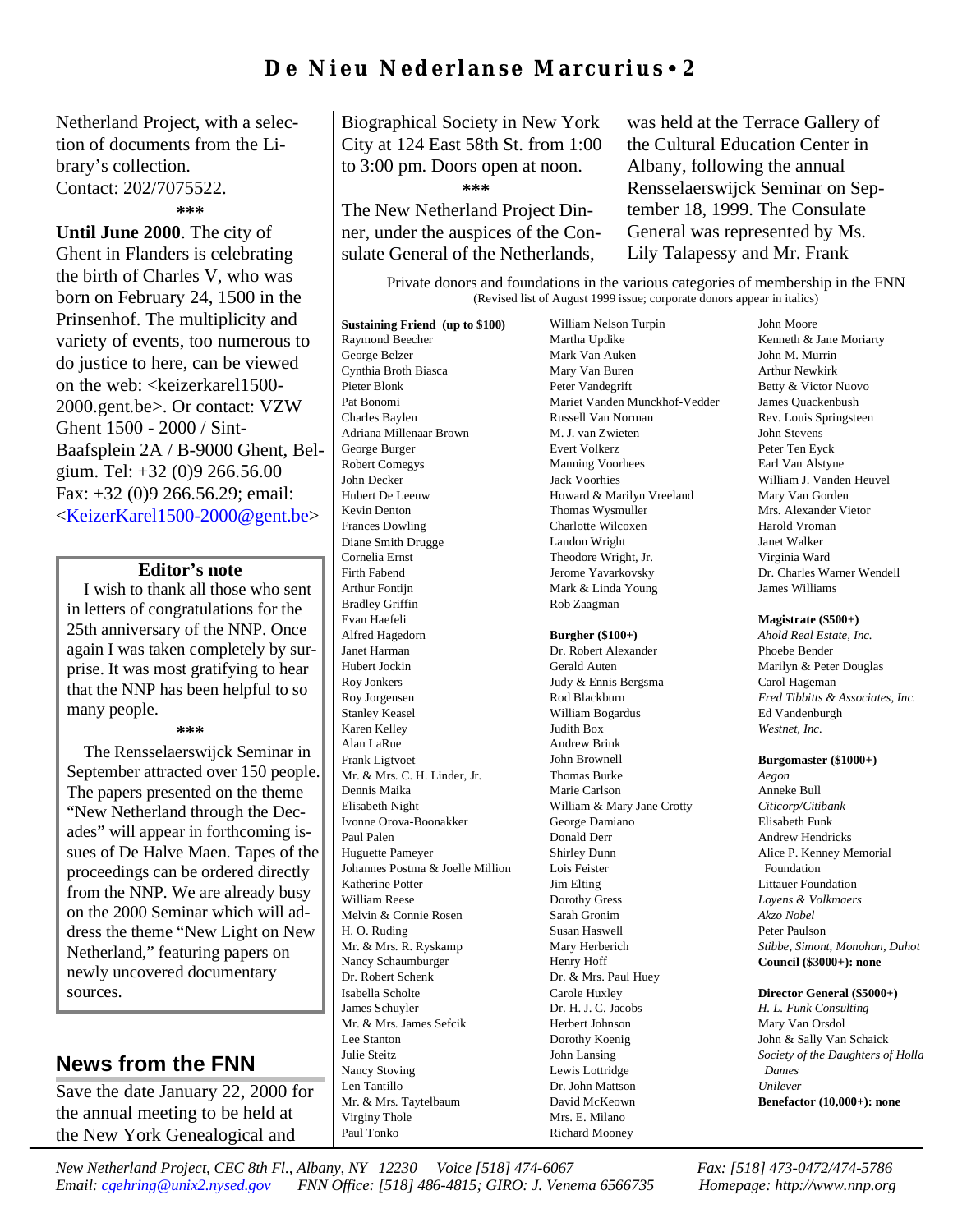Ligtvoet, Counselor of Cultural Affairs USA, who spoke at the Dinner. In all, 118 guests were present from across the USA and abroad.

 The Dinner, a major fundraiser for the Project, netted approximately \$5,000. **\*\*\***

### **Attention, all Santas!**

There's great news for on-line shoppers! It is now possible to order toys, video games, software, tools, and many other items on your Christmas list from Amazon, the world's largest Internet shopping site. Many of you are already purchasing books from Amazon via our Web page, and in so doing are supporting the New Netherland Project. Now the purchase of any other product offered by Amazon will also mean a significant royalty for FNN, if you remember to access Amazon from our web page. Here's how: Point your web browser to <www.nnp.org> and select <Book Store>. Now you can search Books via Amazon. For books of special interest, scroll down and click on the desired text. Or access Amazon directly and browse to your heart's content for just about anything that's on the wish lists, including your own. Still looking for just the right Christmas card? We especially recommend our 5" x 7" card depicting a 17th-century Dutch Colfer on skates. This beautiful card, printed in black on ivory paper, with matching envelopes, costs \$10 per package of 10 for 1 - 5 packs, and \$8 per package for more than 5 packs. The card can be viewed online when you click <Boutique> on our Web page, where you will also find other great gifts. Print out the

order form and mail with your check to Friends of New Netherland, P.O. Box 2536, ESP Station, Albany, NY 12220-0536, or send us your order on plain paper and be sure to indicate where the order must be sent (\$2.50 for the first pack and \$0.50 for each additional pack, for handling and mailing). With every card you mail, you support the New Netherland Project and draw attention to its work!



#### Rembrandt self portrait

# **Publications**

*Rembrant's Eyes* by Simon Schama. You may remember the author from his interpretation of Dutch culture in the 17th century entitled *The Embarrassment of Riches*. According to the description in Amazon: "Through a succession of superbly incisive descritions and interpretations of Rembrandt's paintings threaded into this narrative, (Schama) allows us to see Rembrandt's life clearly and to think about it afresh..." Hardcover-640 pages Knopf

ISBN: 067940256X. Amazon's discount price is \$35.00. Remember to access Amazon through our website <www.nnp.org> by clicking on <Book Store> and then [<Amazon>.](http://www.nnp.org//fnn/fnnstore/books.html)

*Caveat lector*! Before rushing out to buy this book I recommend that you read Jonathan Israel's review of this book in the *Times Literary Supplement*, November 5, 1999. **\*\*\***

New in the "Voyages in Time" series is *Meet Me at Midnight* by Alan Daniel, Lea Daniel and Jim Penner. Written for grades 4–6, ages 9–12, the story involves Pieter, an orphan, who comes to New Amsterdam as an indentured servant with the dream of making his fortune in the New World. The question is whether he will follow an honest or dishonest route. 64 pages; ISBN: 0-7802-00567-1 For further information and other books in the series visit the site: <www.wrightgroup.com/voyages>.

## **News**

Thanks to the indefatigable work of our webmaster, Howard Funk, the first volume of Rensselaerswijk papers entitled *A Beautiful and Fruitful Place* will soon appear on our website and also be available in a CD-Rom edition. This volume represents papers from the first ten years of seminars, which has been out of print for many years. The next ten years of papers are being assembled and edited by Martha Shattuck at our outpost in Tucson. We are hoping for a bound publication of volume II sometime in 2000.